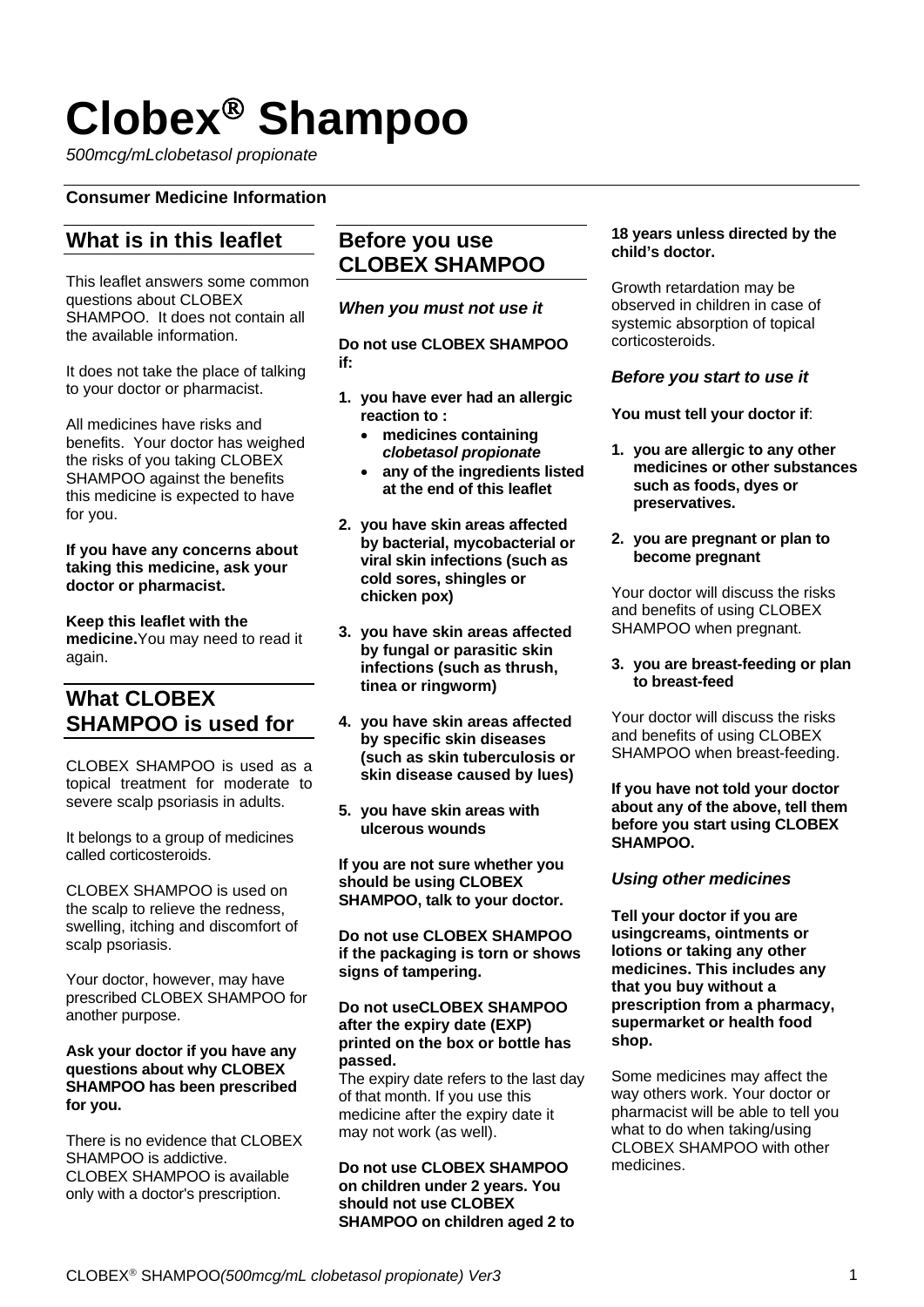# **How to use CLOBEX SHAMPOO**

**Follow all directions given to you by your doctor and pharmacist carefully.**They may differ from the information contained in this leaflet.

If you do not understand the instructions on the box, ask your doctor or pharmacist for help.

CLOBEX SHAMPOO is for topical use on the scalp only.

## *How to use*

CLOBEX SHAMPOO should be applied directly to a dry scalp once daily taking care to cover and massage into all lesions.

Using the measuring cup included,<br>measure out7.5ml which is out7.5mL which is sufficient to cover the scalp. This is the maximum amount to be used per day.

CLOBEX SHAMPOO should be left without covering for 15 minutes before rinsing.

As with any topical medication, wash hands carefully after application.

After 15 minutes, the product must be rinsed with water and / or can be washed by using an additional amount of regular shampoo if needed to facilitate washing. Then, hair can be dried as usual.

In order to avoid hair colour changes in hair that has been dyed, CLOBEX SHAMPOO should bethoroughly rinsed.

Avoid contact with the eyes. If you accidentally get CLOBEX SHAMPOOinyour eyes, rinse out the eyes with water immediately.

It is important to use CLOBEX SHAMPOO exactly as your doctor has told you. If you use it less often than you should, it may not work as well and your skin problem may not improve. Using it more often than you should may not improve your skin problem any faster and may cause or increase side effects.

Use CLOBEX SHAMPOO at the same time every day.

### *How long to use it*

Your doctor will tell you how long to use CLOBEX SHAMPOO. It should not be used continuously for more than 4 weeks.

### **Do not use CLOBEX SHAMPOO for longer than your doctor tells you.**

If you use CLOBEX SHAMPOO for longer than your doctor tells you, the chance of side effects may increase. Prolonged and/or intensive treatment with CLOBEX SHAMPOO may cause suppression of the immune response, opportunistic infections and other skin conditions.

### **If you are not sure how long to use CLOBEX SHAMPOO, talk to your doctor.**

## *If you forget to use it*

**If it is almost time for your next dose, skip the dose you missed and use your next dose when you are meant to. Otherwise, use it as soon as you remember, and then go back to using your medicine as you would normally.**

### **Do not use a double dose to make up for the dose that you missed.**

If you have trouble remembering to use your medicine, ask your pharmacist for some hints.

### *If you swallow it*

**Immediately telephone your doctor or Poisons Information Centre (telephone 13 11 26), or go to casualty at your nearest hospital, if you think that you or anyone else may have swallowed CLOBEX SHAMPOO. Do this even if there are no signs of discomfort or poisoning. You may need urgent medical attention.Keep these telephone numbers handy.**

# **While you are using CLOBEX SHAMPOO**

# *Things you must do*

**Tell all doctors and pharmacists who are treating you that you are using CLOBEX SHAMPOO.**

**If you feel that CLOBEX SHAMPOO is not helping your condition, tell your doctor (or pharmacist).**

**Tell your doctor if, for any reason, you have not used CLOBEX SHAMPOO exactly as prescribed.** 

Otherwise, your doctor may think that it was not effective and change your treatment unnecessarily.

**Tell your doctor if you use other oral/topical medication containing corticosteroids or medication intended to control your immune system (e.g. for autoimmune disease or after a transplantation).**<br>Clobex 500 micrograms/g **shampoo with these medicines may result in serious infections.** 

**If you become pregnant while using CLOBEX SHAMPOO, tell your doctor.**

**If you are or want to start breastfeeding, tell your doctor.**

### *Things you must not do*

**Do not use CLOBEX SHAMPOO in or near the eyes and eyelids.** 

**Do not give CLOBEX SHAMPOO to anyone else, even if they have the same symptoms as yours.**

**Do not use CLOBEX SHAMPOO to treat other complaints unless your doctor tells you to.**

## *Things to be careful of*

**Do not use large amounts of CLOBEX SHAMPOO for a long time.**

Avoid contact with the eyes. If the shampoo accidentally comes in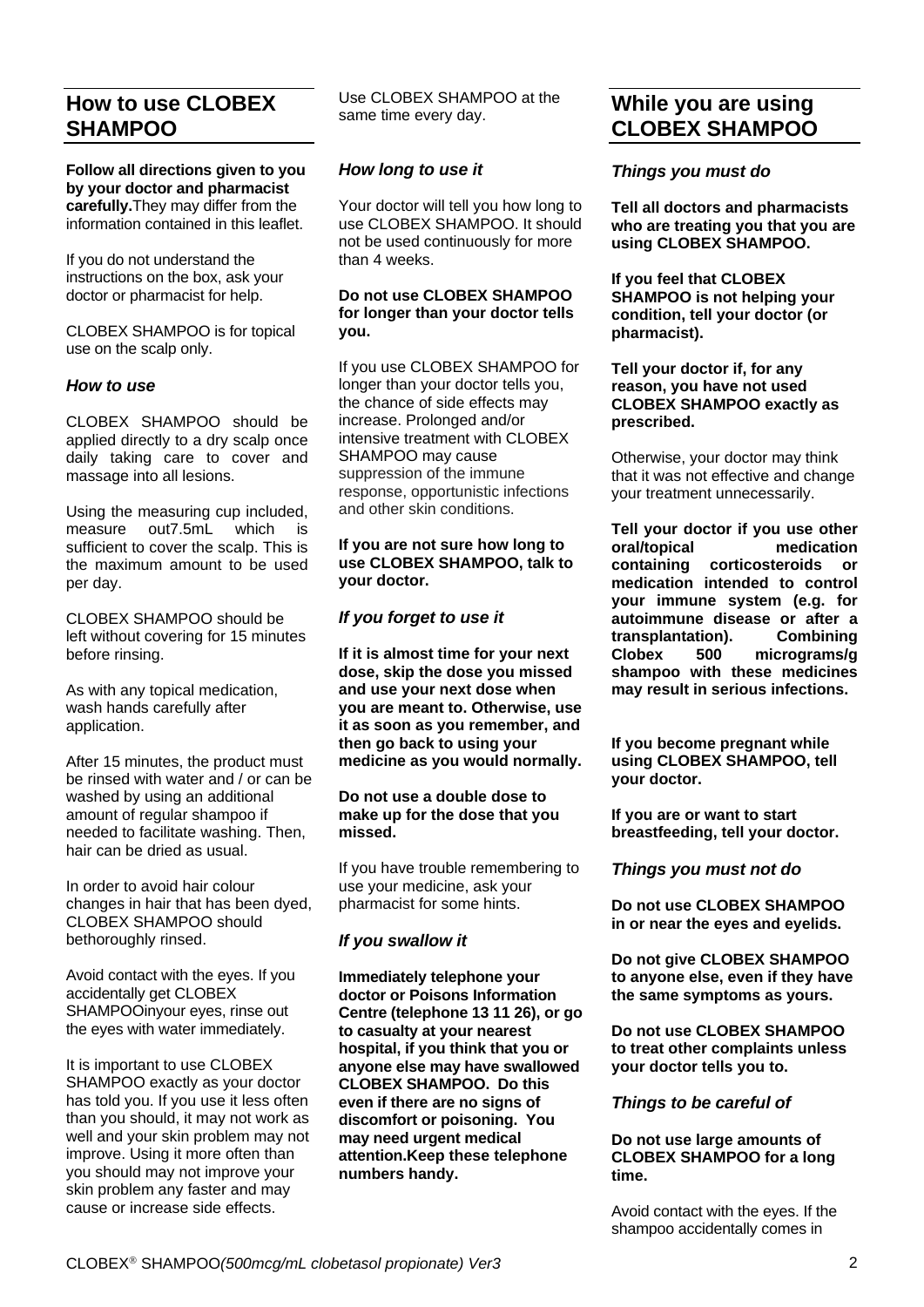contact with the eyes, rinse out the eyes with water immediately.

Tell your doctor if experience blurred vision or other visual disturbances after using CLOBEX SHAMPOO.

#### **If you use large amounts for a long time, the chance of absorption through the skin and the chance of side effects increases.**

Ask your doctor if you are concerned about the length of time you have been using CLOBEX SHAMPOO.

Talk to your doctor or pharmacist if you experience newly developed bone pain or worsening of previous bone symptoms during a treatment with Clobex 500 micrograms/g shampoo, especially if you have been using Clobex 500 micrograms/g shampoo for a prolonged time or repeatedly.

# **Side effects**

### **Tell your doctor or pharmacist as soon as possible if you do not feel well while you are using CLOBEX SHAMPOO.**

All medicines can have side effects. Sometimes they are serious, most of the time they are not. You may need medical treatment if you get some of the side effects.

### **Ask your doctor or pharmacist to answer any questions you may have.**

The more common side effects of CLOBEX SHAMPOO (occur in less than 1 in 10 patients) include:

- skin burning sensation
- acne/inflammation of hair follicles

### **Tell your doctor if you notice any of these and they worry you.**

The uncommon side effects of CLOBEX SHAMPOO (occur in less than 1 in 100 patients) include:

- local signs of skin irritation
- itching of the skin
- hives
- small red or purple clusters on the skin
- skin becoming fragile and prone to tears and ulcerations
- skin discomfort
- pain of skin
- fluid retention under the skin (oedema)
- aggravation of psoriasis
- hair loss causing spot baldness
- dry skin
- eye stinging / burning
- eye irritation
- ocular tight sensation
- ocular discomfort
- headache
- stretch marks
- rash

Post-marketing adverse event reports have alsoincluded

- erythema (redness)
- rash
- allergic contact dermatitis
- glaucoma
- **hypersensitivity**
- hypercortisolism(Cushing's syndrome)
- adrenal suppression
- blurred vision

Some people may get other side effects while using CLOBEX SHAMPOO.

Do not be alarmed by this list of possible side effects. You may not experience any of them.

# **After using CLOBEX SHAMPOO**

# *Storage*

**Store in the original bottle.**

**Keep CLOBEX SHAMPOO in a cool, dry place where the temperature stays below 25° C. Do not store it, or any other medicine, in a bathroom or near a sink. Do not leave them in the car or on window sills.**

Heat and dampness can destroy some medicines.

#### **Keep CLOBEX SHAMPOO where children cannot reach it.**

A locked cupboard at least one-anda-half metres above the ground is a good place to store medicines.

# *Disposal*

**Discard 4 weeks after first opening.**

**If your doctor tells you to stop using CLOBEX SHAMPOO, or it has passed its expiry date, ask your pharmacist what to do with any left over.**

Medicines should not be disposed of via wastewater or household waste.

# **Product description**

# *What it looks like*

CLOBEX SHAMPOO is a viscous, translucent colourless to pale yellow liquid shampoo with alcoholic odour.

CLOBEX SHAMPOO is packaged<br>in high density polyethylene in high density polyethylene (HDPE) bottles of 60mL or 125mL fitted with polypropylene snap closures which contain 8 or 16 days' worth of treatment, respectively. The HDPE bottle of 30mL is fitted with polypropylene screw closure which contains 4 days' worth of treatment. Not all pack sizes may be marketed.

## *Ingredients*

CLOBEX SHAMPOO contains the active ingredient clobetasol propionate 500mcg/mL.

1 millilitre of CLOBEX SHAMPOO contains 500micrograms of clobetasol propionate.

CLOBEX SHAMPOO also contains the following excipients: ethanol, coco-betaine, sodium laureth sulfate, polyquaternium-10, sodium citrate, citric acid, purified water.

## *Sponsor/distributor*

Galderma Australia Pty Ltd Suite 4, 13B Narabang Way Belrose NSW 2085 Ph. 1800 800 765

In New Zealand by: Healthcare Logistics' 58 Richard Pearce Drive Airport Oaks